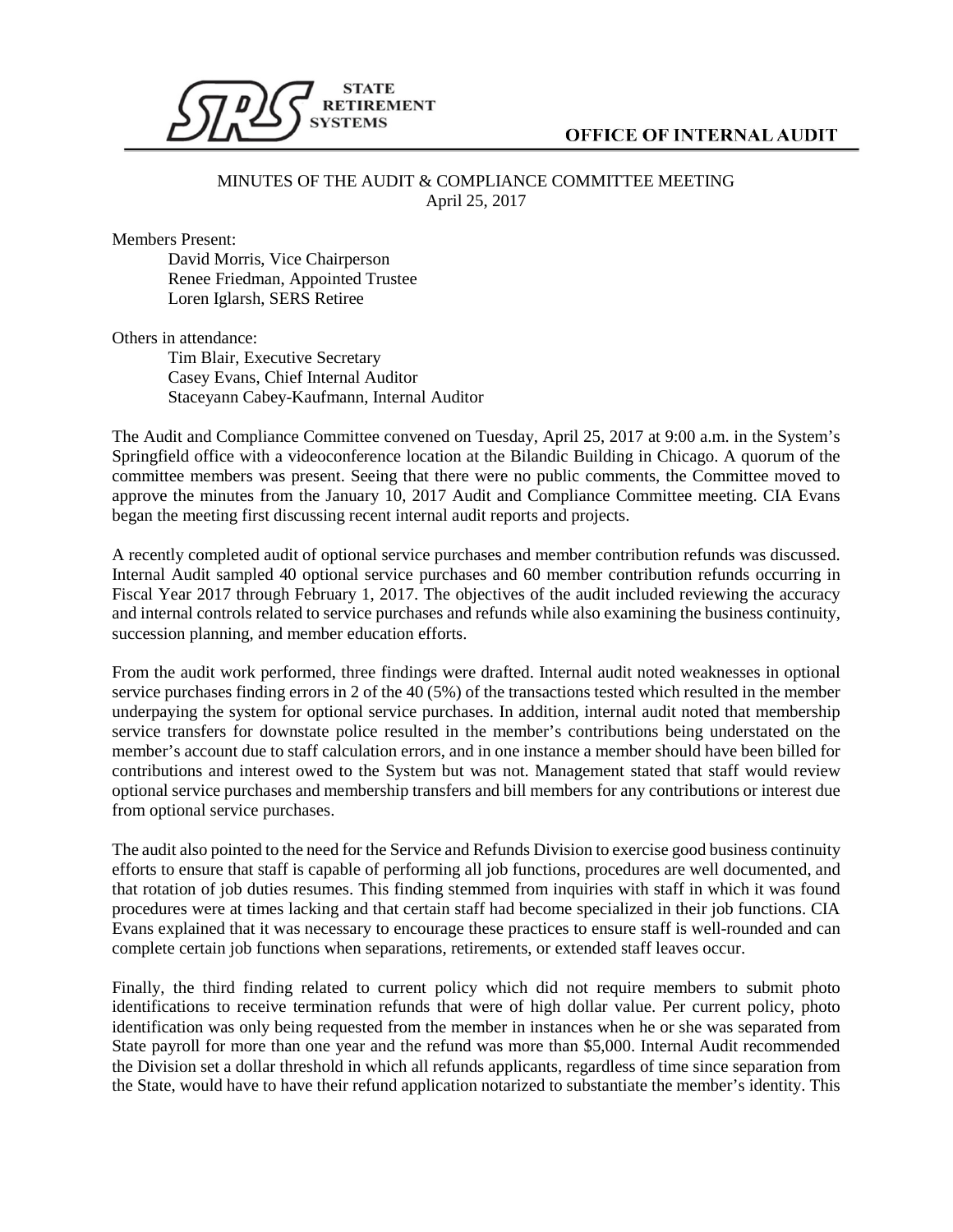

## **OFFICE OF INTERNAL AUDIT**

appears to be a similar practice used by peer public pension funds. Management agreed with the recommendation and would work towards implementation.

The Committee began discussion of a released internal audit covering the Systems' purchasing and procurement function covering fiscal years FY2016 to FY2017. The purpose of the audit was to determine the Systems complied with the internal and external compliance requirements while exercising good fiscal responsibility in the procurement of goods and services. Internal Audit sampled nearly 17% of the entire contractual service expenditures and over \$4.4 million in contracts during this time period for testing. No findings were drafted for this audit but recommendations were provided for management's consideration. CIA Evans noted one recommendation pertained to the need to ensure all data sharing agreements in place contain provisions to reflect changes to the State's Personal Information Protection Act. In addition, Internal Audit also suggested management review the fiduciary insurance policy held by the System for possible adjustment of coverage. These recommendations have been given attention by staff and are in the process of being implemented.

CIA Evans noted that as a follow-up from previous discussion, staff has begun processing the forced member refunds to provide assurance that the System fully complies with the IRS' required minimum distribution provisions. This was important because it not only helps ensure the Systems' compliance with the Internal Revenue Code, but it also aids in maintenance of inactive member accounts, potentially decreases some liability related to inactive members, and may help ensure monies do not go unclaimed by these members.

In discussing upcoming work, the Committee inquired as to upcoming or current IT projects with Internal Audit's involvement. CIA Evans noted that both he and Stacey were actively testing the Judges' and General Assembly Retirement Systems' benefit setup module which would be a starting point for the eventual build out of the similar benefit setup module for SERS. Throughout this process, the internal auditors have been involved in several meetings while providing feedback and consultation. Internal audit is reviewing current internal controls and access rights in the benefit setup module and is also working sample retirement cases provided by the IT Division. JRS and GARS staff is also performing similar user acceptance testing to ensure the system will operate as intended. CIA Evans noted that during the July meeting an update would be provided on this development and future IT developments that will be reviewed.

Internal Audit will also be working on two larger projects during the spring and summer of 2017, including audits of survivor and death benefits and an audit of cash receipts and accounts receivables. It was noted that the survivor benefits audit would include recalculations of the retirement annuity and survivor annuity amounts to substantiate the accuracy of the benefits being provided. The audit of cash receipt and accounts receivables would examine the accuracy and record keeping of these asset accounts. In addition, a focus would be placed on reviewing accounts that may be delinquent or should be considered for write-off based on the inability to collect on these bad debts.

SERS has not received any recent allegations of disability fraud or abuse, however the Disability Section did notify Internal Audit that the Illinois Department of Transportation and the Attorney General are currently reviewing one disability recipient for possible gainful employment while on disability. From discussion with the disability supervisor, it appears that future subpoenas or requests may be forthcoming for the member to produce documentation. SERS disability will continue to monitor this case and will be informed by these other State agencies of action taken.